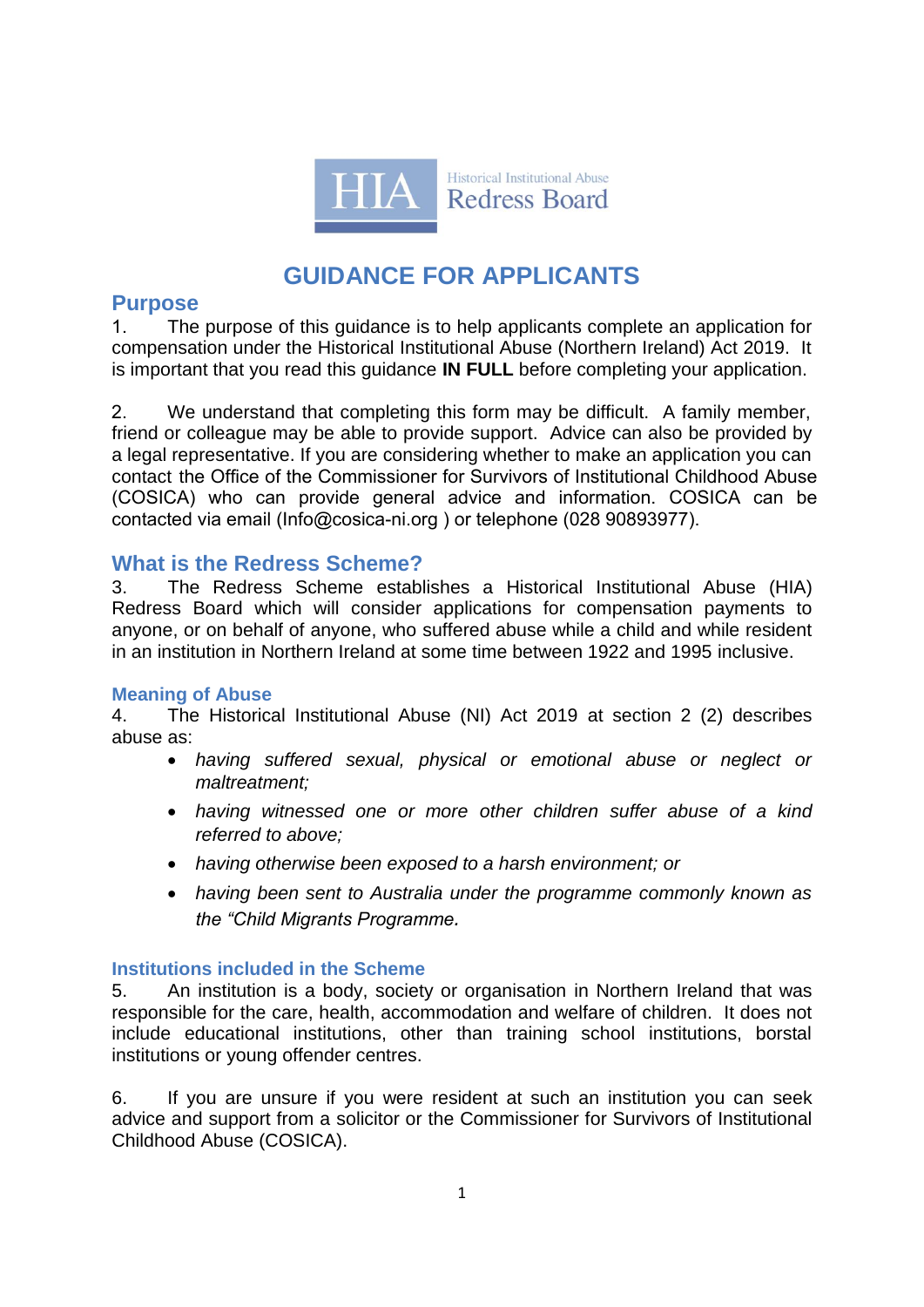# **Who can apply to the Scheme?**

7. You can apply to the Redress Board if you can answer `**Yes'** to both or either of the following questions:

- I suffered abuse as described above while a **child** and **resident** in an institution in Northern Ireland for a period of time between **1922** and **1995** (both inclusive)
- I was sent to **Australia** under the Child Migrants Programme.

### **Can I apply on behalf of a deceased family member?**

8. Yes, you can apply on behalf of someone who died on or after 28 April 1953 if you are the deceased's surviving spouse, civil partner or cohabiting partner, or a surviving child of the deceased but not a step child.

# **How much compensation can I apply for?**

9. If you have suffered abuse as described above you can ask the Redress Board to consider making a:

- standard award payment of **£10,000 only** (**Part 2**);
- enhanced award payment of between **£10,001 and £80,000** (**Part 3**)
- **Child Migrants Programme** only award payment of **£20,000** (**Part 4**);

10. If you were part of the Child Migrant Programme and you also suffered abuse while in an institution in Northern Ireland you must also complete either **Part 2** or **Part 3.** 

11. The Redress Board Banding Guidance, which can be found at [www.hiaredressni.uk,](http://www.hiaredressni.uk/) provides a summary of the bands of compensation and examples of abuse which the panel will consider when determining your application. This may help you or your solicitor in deciding whether to complete **Part 2** or **Part 3** of the application form.

# **What is an Initial £10,000 Payment Order?**

12. As part of the determination of an application the Redress Board panel may decide that compensation should be awarded but needs more time or information to determine the full award amount. If this is the case the Redress Board may order an initial amount of £10,000 to be paid. This should not be confused with an application for a standard award payment of £10,000 under **Part 2**.

13. If you receive this £10,000 initial payment and the Redress Board determines that you are entitled to a greater amount of compensation you will receive the additional amount as a second payment.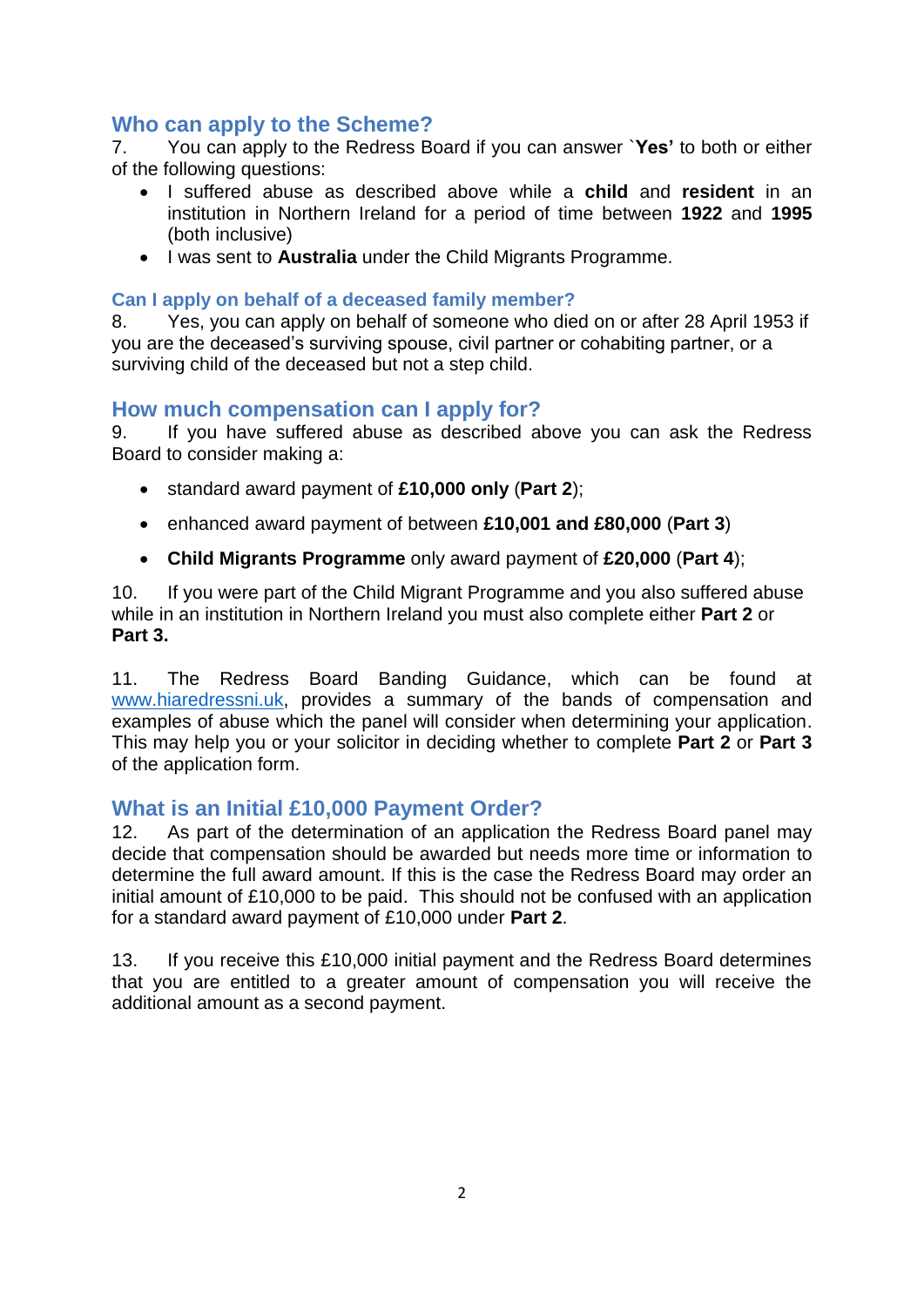# **COMPLETING THE APPLICATION FORM**

1. The rest of the guidance aims to help you complete the relevant parts of the application form. We have tried to set out at each part a brief explanation of the information asked for. It may be helpful to have this guidance at hand when completing the application form.

# **Part 1 - Personal Details**

#### **A - Applicant's Personal Details**

2. This part of the application form **must always be completed**. In this part you are asked to provide the personal details of the person who is intended to benefit from the award. This person is known as the **applicant.**

3. You are asked to provide the name, address, date of birth, and National Insurance Number of the applicant. This information enables the Redress Board to confirm that the applicant was resident at an institution(s).

4. The applicant, while resident at an institution, may have been known by a different name. This may be because they later married or changed their name for another reason. If this is the case, the name the applicant was known by at an institution(s), **must** be provided to the Redress Board.

5. The applicant may have been referred to by a number or a nickname while resident at an institution(s). This information would be helpful to the Redress Board when confirming the applicant's residence in an institution. However, if providing this information would cause distress it does not need to be included.

#### **B - Details of the Deceased**

6. You only need to complete **Part 1 B** if your application relates to a person who is deceased. The information you provide in this part will allow the Redress Board to confirm the residence of the deceased in an institution(s). You are also asked to provide the date this person died.

### **C – Acting on an Applicant's Behalf**

7. You only need to complete this part if you are applying on behalf of an applicant whose details have been provided in Part 1 A who lacks capacity. You are asked to provide your name and contact details so that the Redress Board can keep you updated on the progress of the application. You are also required to provide proof of your authority to act on behalf of the applicant.

#### **D – Proofs of ID and other Supporting Documentation**

8. This part sets outs the documentary forms of identification (ID) that must be provided in support of the application. These documents will enable the Redress Board to confirm the identity of the applicant. The Redress Board will accept copies of birth and death certificates that have been certified by a solicitor, notary public or by the General Register Office of Northern Ireland (GRONI). Other documents can be certified by a solicitor, notary public or by the Court of Judicature of Northern Ireland. Please do not send originals as these cannot be returned.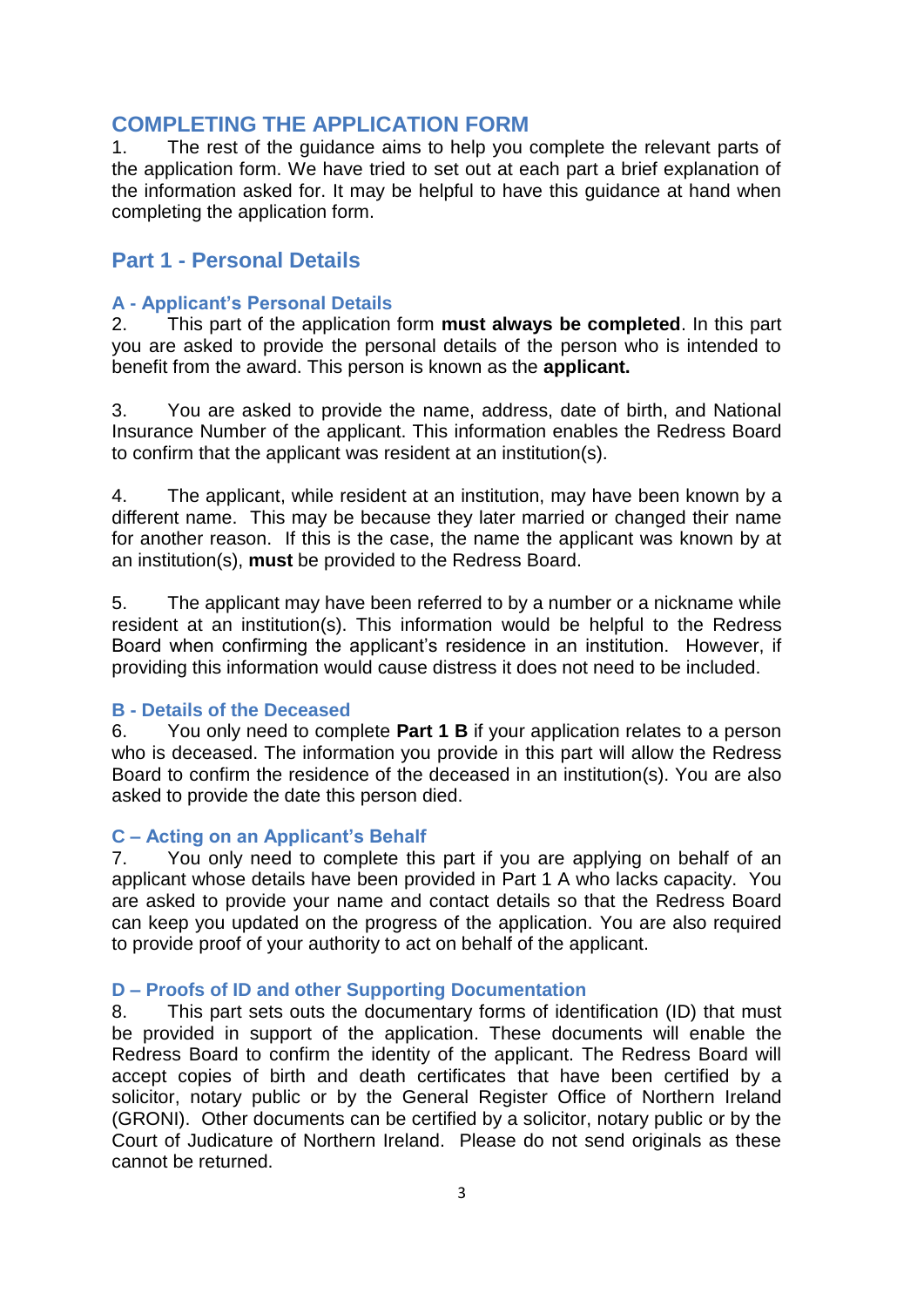9. An application made under Part 1 A, B or C must be supported by the following documents:

- Certified copy of applicant's birth certificate;
- Certified copy of photographic identity of applicant;
- Proof of any name change since attending an institution, if applicable.

10. An application made under Part 1 B must also be supported by the following attachments:

- Certified copy of deceased's death certificate;
- Certified copy of the will, if one was made;
- Certified copy of grant of probate or letters of administration;
- Certified copy of any proof of relationship between spouse/child and the deceased.

11. An application made under Part 1 C must also be supported by the following attachments:

Evidence of authority to act on behalf of the applicant.

### 12. **Photographic identity** can include any of the following:

- A UK, Irish or EEA driving licence (photographic part) (provisional accepted)
- A UK, Irish or EU passport
- An Electoral Identity Card
- A Translink Senior SmartPass
- A Translink 60+ SmartPass
- A Translink War Disabled SmartPass
- A Translink Blind Person's SmartPass

13. The identification document does not need to be current, but the photograph must be of a good enough likeness to allow the Redress Board to confirm the applicant's identity. It doesn't matter if the identity document has a different address to the applicant's address on the application form. If you are resident outside the UK please contact the Redress Board for further advice on acceptable forms of ID.

### **E** - **Applicant's Health**

14. If the applicant is suffering from a terminal or critical illness, or other lifelimiting condition, the Redress Board may decide to prioritise the application. You must attach a copy of a letter from a GP or hospital, which supports the applicant's claim of ill health.

# **Part 2 – An Application under Section 12(2)(a) of the Act (£10,000)**

15. Before making an application under this part you or your solicitor should read the Redress Board Banding Guidance which can be found at [www.hiaredressni.uk.](http://www.hiaredressni.uk/)

16. The examples of abuse, and the possible impact that this may have had on the applicant, are provided as guidance only and should not be considered to be definitive. The Assessment Guidance will help you prepare the application and will assist panels to determine applications in a consistent way.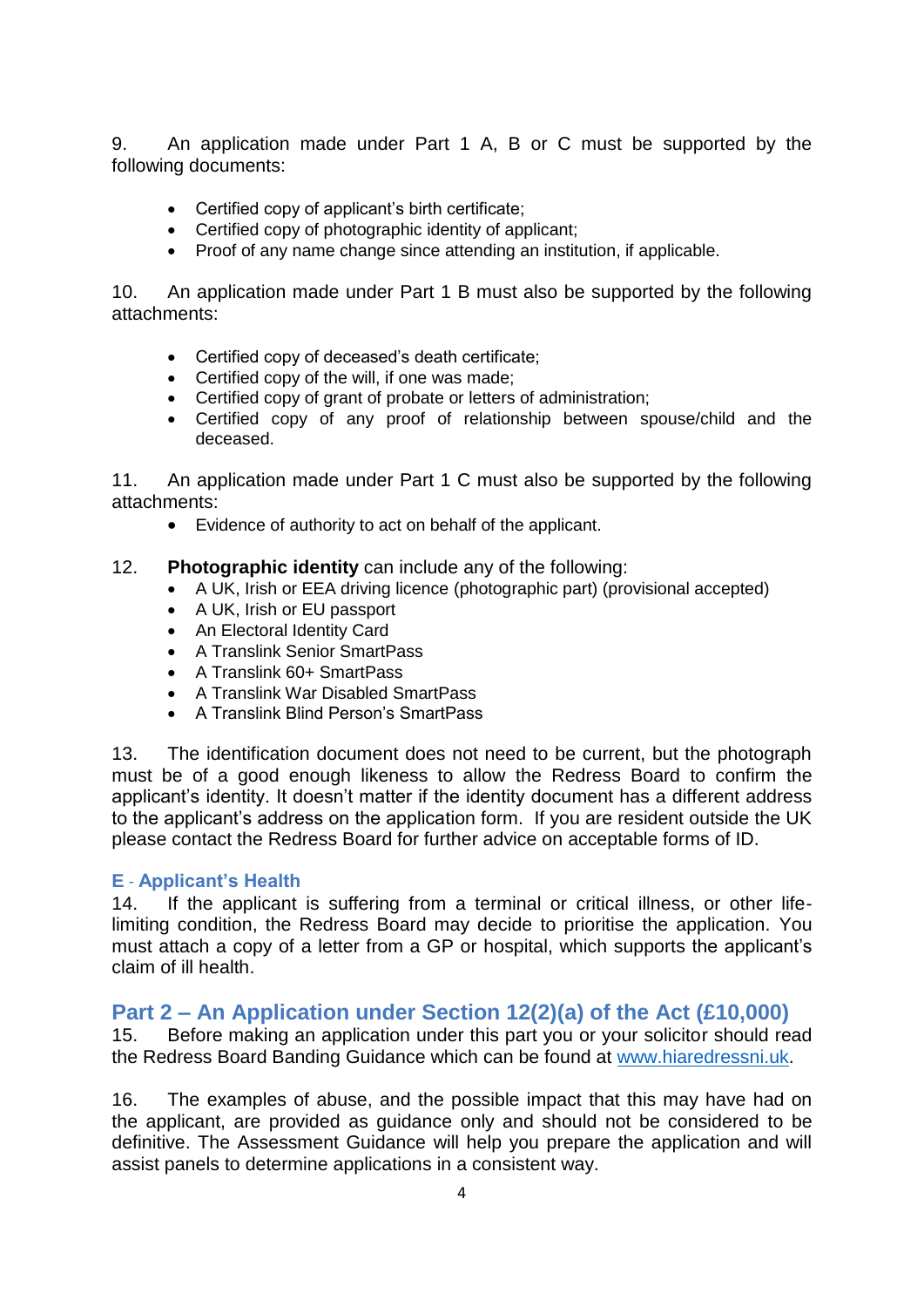17. We understand that it may be difficult for you to remember the exact details of your experience. Please do your best to provide as much detail as you can. If you are completing this form on behalf of someone else, please provide as much information as possible.

### **A - Hart Inquiry Applicants Only**

18. If you provided evidence to the Hart Inquiry you do not need to provide any further information to the Redress Board **unless you wish to do so**. The Redress Board will obtain a copy of that evidence from the Public Records Office Northern Ireland (PRONI). To help the Redress Board to do this you should provide your HIA reference number, if you can recall it.

19. You are asked if you want the Redress Board to determine your application based on the information obtained from PRONI or if you wish to provide further information to the Redress Board before it determines your application. If you want to provide additional information to that obtained from PRONI you **must also**  complete C and or D. If you did **NOT** provide evidence to the Hart Inquiry you **must** complete C & D**.**

### **B – Details of Institution**

20. If you did **NOT** provide evidence to the Hart Inquiry you **must** provide the names of the institution(s) in which you were resident and the approximate dates you were there. This information will enable the Redress Board to confirm that the applicant or deceased person was resident at an institution(s).

### **C – Statement of Your Experience**

21. You must provide the Redress Board with a short statement describing what happened to you while resident in an institution. You should try to describe the nature, the severity and the duration of the abuse and the impact this has had on you. If you were resident in more than one institution please complete a separate statement of experience for each. If you are aware of the town / area where you were born, or in which you lived, prior to being placed in an institution, it would be very helpful if you could mention this in your Statement of Experience.

Additional blank statement templates can be found at [www.hiaredressni.uk.](http://www.hiaredressni.uk/)

### **D - Evidence to Support Your Application**

22. You can, if you wish to, provide any relevant medical reports or other expert reports which may help the Redress Board to determine your application. The Redress Board will not normally require the production of an expert report in respect of an applicant for a standard award of £10,000.

23. If, when determining an application, the Redress Board panel considers that an expert report or further medical records would be helpful, it will arrange for these to be provided and paid for on behalf of the applicant. The Redress Board will also have access to medical advisors where necessary.

24. You are asked to attach copies of relevant medical records, or any other documentation you wish the Redress Board to consider. To help the administration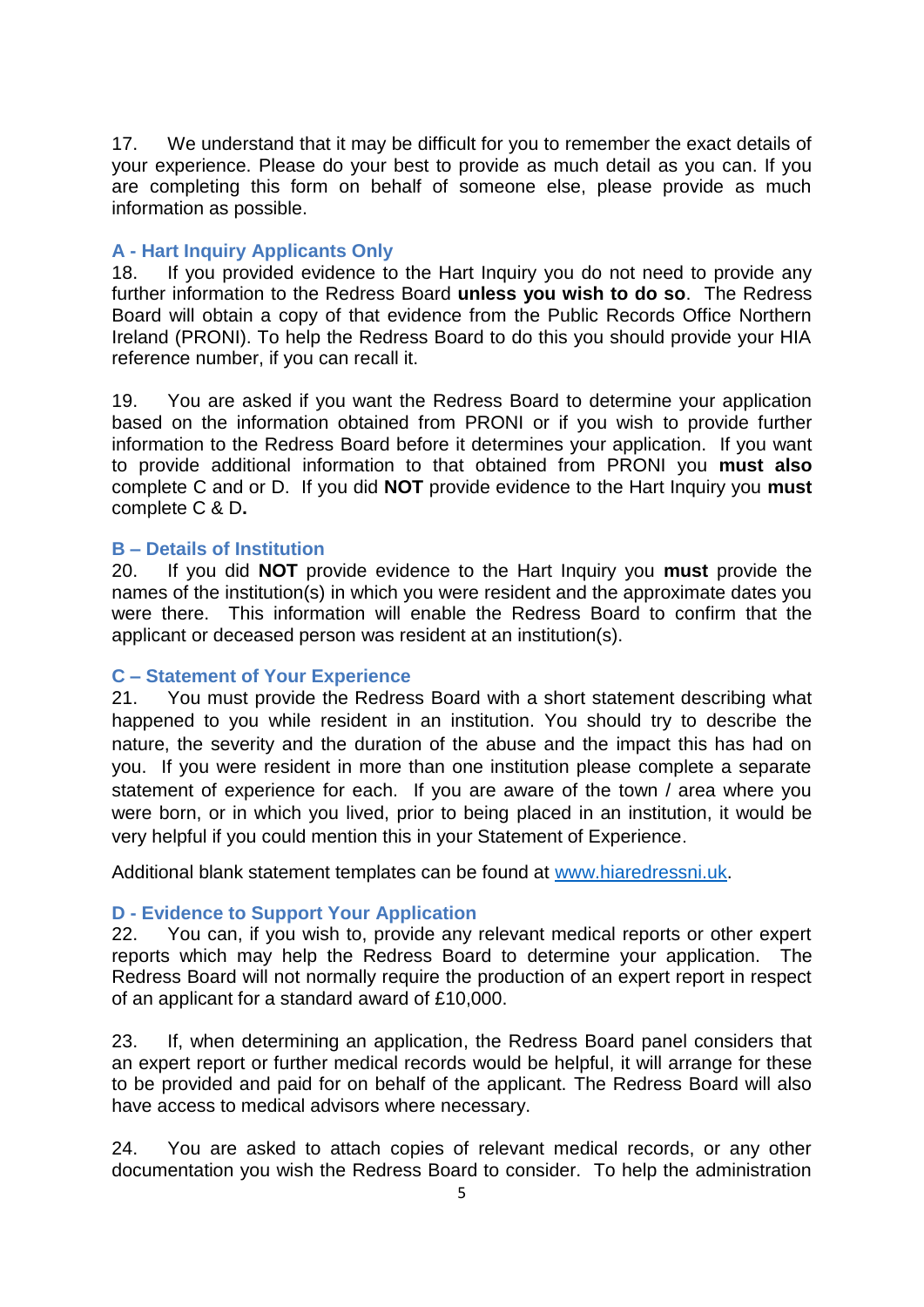of the application you are asked to number and list the attachments in the table provided. You are reminded to send copies as original documents cannot be returned.

# **Part 3 – An Application Under Section 12(2)(a) & (b) of the Act (up to £80,000)**

25. Before making an application under this part you or your solicitor should read the Redress Board Banding Guidance, which can be found at [www.hiaredressni.uk.](http://www.hiaredressni.uk/) The Banding Guidance provides examples of abuse which may attract an enhanced award payment of between £10,001 and £80,000.

26. The examples of abuse, and the possible impact that this may have had on the applicant, are provided as guidance only and should not be considered to be definitive. The medical interventions, treatments and prognosis referred to are designed to assist applicants in understanding the nature and severity of the abuse and injuries described in each band.

27. The Banding Guidance will help you prepare the application and will assist panels to determine applications in a consistent way.

28. We understand that it may be difficult for you to remember the exact details of your experience. Please do your best to provide as much detail as you can. If you are completing this form on behalf of someone else, please provide as much information as possible.

### **A - Hart Inquiry Applicants Only**

29. If you provided evidence to the Hart Inquiry you do not need to provide any further information to the Redress Board unless you wish to do so. The Redress Board will obtain a copy of that evidence from the Public Records Office Northern Ireland (PRONI). To help the Redress Board to do this you should provide your HIA reference number, if you can recall it.

30. You are asked if you want the Redress Board to determine your application based on the information obtained from PRONI or if you wish to provide further information to the Redress Board before it determines your application. If you want to provide additional information to that obtained from PRONI you **must also** complete C and or D. If you did **NOT** provide evidence to the Hart Inquiry you **must** complete B, C & D**.**

### **B – Details of Institution**

31. If you did **NOT** provide evidence to the Hart Inquiry you **must** provide the names of the institution(s) in which you were resident and the approximate dates you were there**.** This information will enable the Redress Board to confirm that the applicant or deceased person was resident at an institution(s).

#### **C – Statement of Your Experience**

32. You must provide the Redress Board with a short statement describing what happened to you while resident in an institution. You should try to describe the nature, the severity and the duration of the abuse and the impact this has had on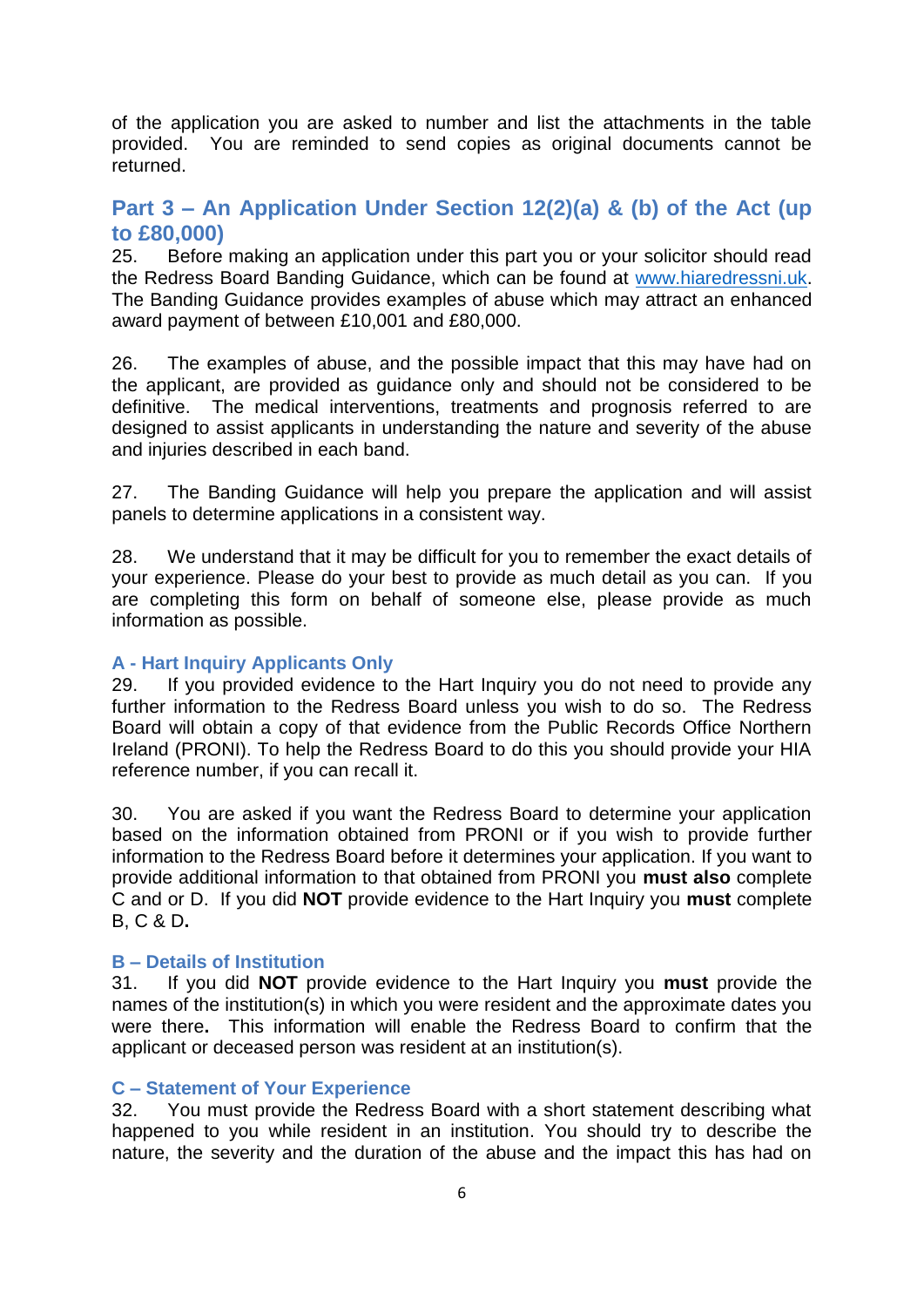you. If you were resident in more than one institution please complete a separate statement of experience for each. Additional blank statement templates can be found at [www.hiaredressni.uk.](http://www.hiaredressni.uk/)

### **D - Evidence to Support Your Application**

33. You can, if you wish to, provide any relevant medical reports or other expert reports which may help the Redress Board to determine your application. If, when determining an application the Redress Board panel considers that an expert report or further medical records are necessary, it will arrange for these to be provided and paid for. The Redress Board will have also access to medical advisors if necessary.

34. You are asked to attach copies of any relevant medical records, or any other documentation you wish the Redress Board to consider. To help the administration of the application you must number and list the attachments in the table provided. You are reminded to send copies as original documents cannot be returned.

# **Part 4 – An Application under Section 12(2)(c) of the Act (£20,000) – Child Migrant Programme**

35. You must complete this part if you are applying for applying for a payment of £20,000 on the basis that you were sent to **Australia** under the programme commonly known as the 'Child Migrants Programme'. It is important to note that an application under this section may not be made if you have been awarded compensation, or have an application for compensation pending, under the Independent Inquiry into Child Sexual Abuse (IICSA) scheme.

### **A - Hart Inquiry Applicants Only**

36. If you provided evidence to the Hart Inquiry you **do not need** to provide any further information. The Redress Board will seek to confirm that you were part of the Child Migrant Programme. To help the Redress Board to do this you should provide your HIA reference number, if you can recall it. If you did **NOT** provide evidence to the Hart Inquiry you **must** complete B**.**

### **B – Child Migrant Programme**

37. All you are required to do is to provide the approximate date that the applicant was sent to Australia.

#### **C – Additional Comments**

38. You are not required to complete this part. It provides an opportunity for you to make any additional comments which you believe may be relevant to your application.

#### **Part 5 – Declarations**

#### **A – Outstanding or Dismissed Civil Claims**

39. You **must** complete this part if you have ever issued proceedings before a civil court, or under an application to the Independent Inquiry into Child Sexual Abuse (IICSA) scheme, **about the matters described in this application form**.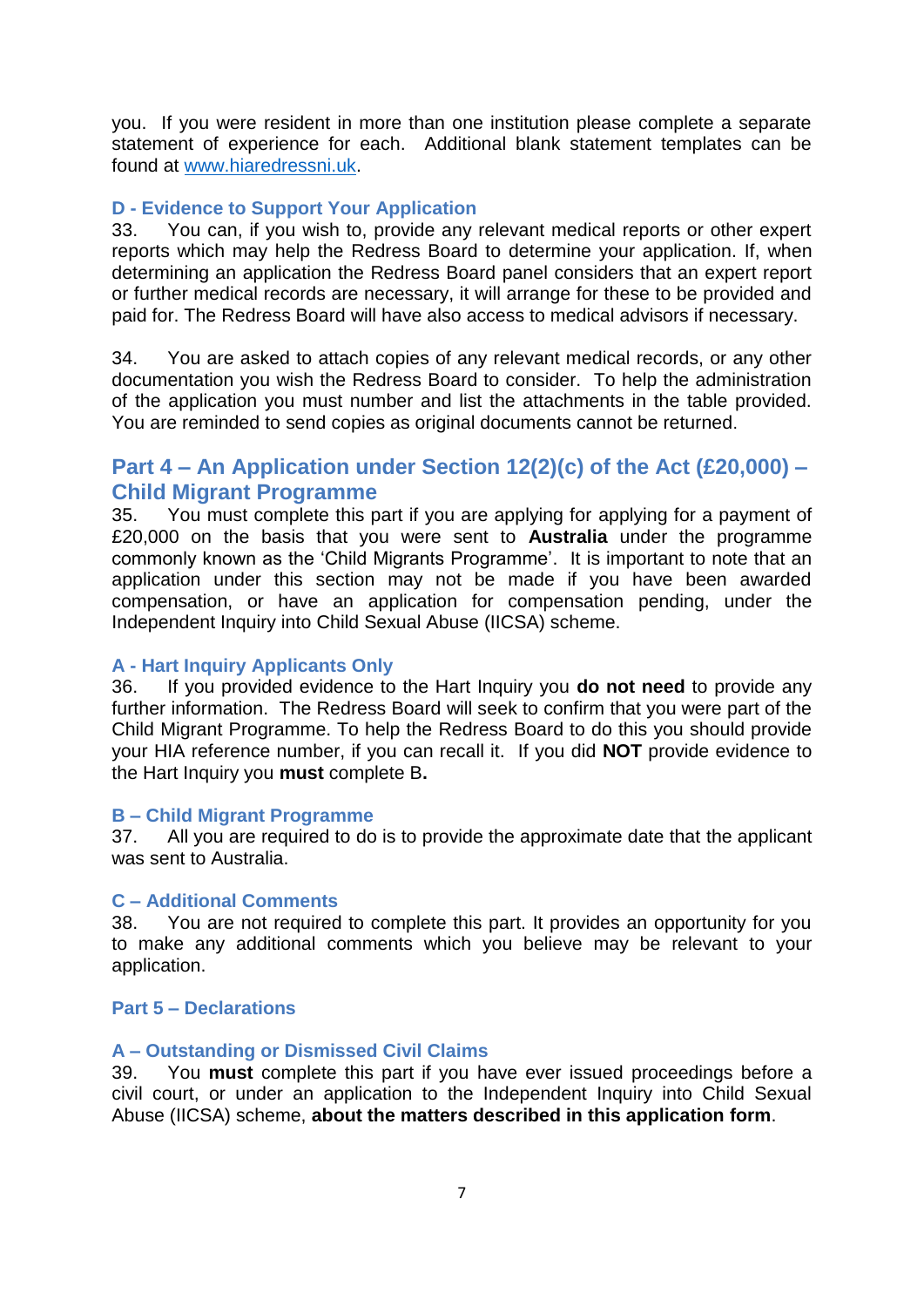40. You are required to tell the Redress Board if you have proceedings pending before a civil court, or under an application to the Independent Inquiry into Child Sexual Abuse (IICSA) scheme, or if you previously issued civil proceedings that were dismissed, or dismissed because the period of limitation for bringing proceedings on the claim had expired. You cannot submit an application for compensation if proceedings are pending before a court. Your application can, however, proceed if those proceedings are withdrawn. You **must** select the options, if any, that apply.

#### **B – Payment Received**

41. You **must** tell the Redress Board if you have ever, or if you are about to, receive a payment of compensation about the matters described in this application form. You **must** provide the details of that payment to the Redress Board.

42. If you are awarded an amount of compensation above the compensation you previously received, your previous compensation payment will be deducted from any award made by the Redress Board.

#### **C – Consideration for an Initial Payment**

43. You should only complete this part if you are applying for compensation under **Part 3** for an enhanced award of between **£10,001 and £80,000**.

44. If the Redress Board decides that compensation should be awarded but needs more time or information to determine the full amount that should be paid, it may order an initial amount of £10,000 to be paid pending its full determination. In this part you are asked to confirm whether or not you wish to be considered for an initial payment. If you receive this £10,000 initial payment and the Redress Board determines that you are entitled to a greater amount of compensation you will receive the additional amount as a second payment.

45. You should note that the Redress Board may be able to reach a decision about the full amount that should be paid to you without the need to make an initial payment. The Redress Board may also decide not to award you an amount greater than £10,000. If this is the case you will not receive an additional payment and your compensation will be deemed to have been paid in full.

#### **D – Applicant's Personal Declaration**

46. You must carefully read this part of the application form before confirming that you have read and understood that the information you have provided is true and may be shared with others including the police. Once you have read and confirmed this part you must date and sign the application form.

#### **Will costs and expenses be paid?**

47. The Redress Board has published a Costs & Expenses Protocol. The Protocol is intended to provide general information and guidance on how the Redress Board will deal with costs and expenses. If you want to use a solicitor to help you make an application the Redress Board will pay the costs for providing advice and assistance to you directly to your solicitor. Please note you are not required to make any advance payment directly to your solicitor for any expenses incurred in providing any relevant supporting material as these will also be paid by the Redress Board.